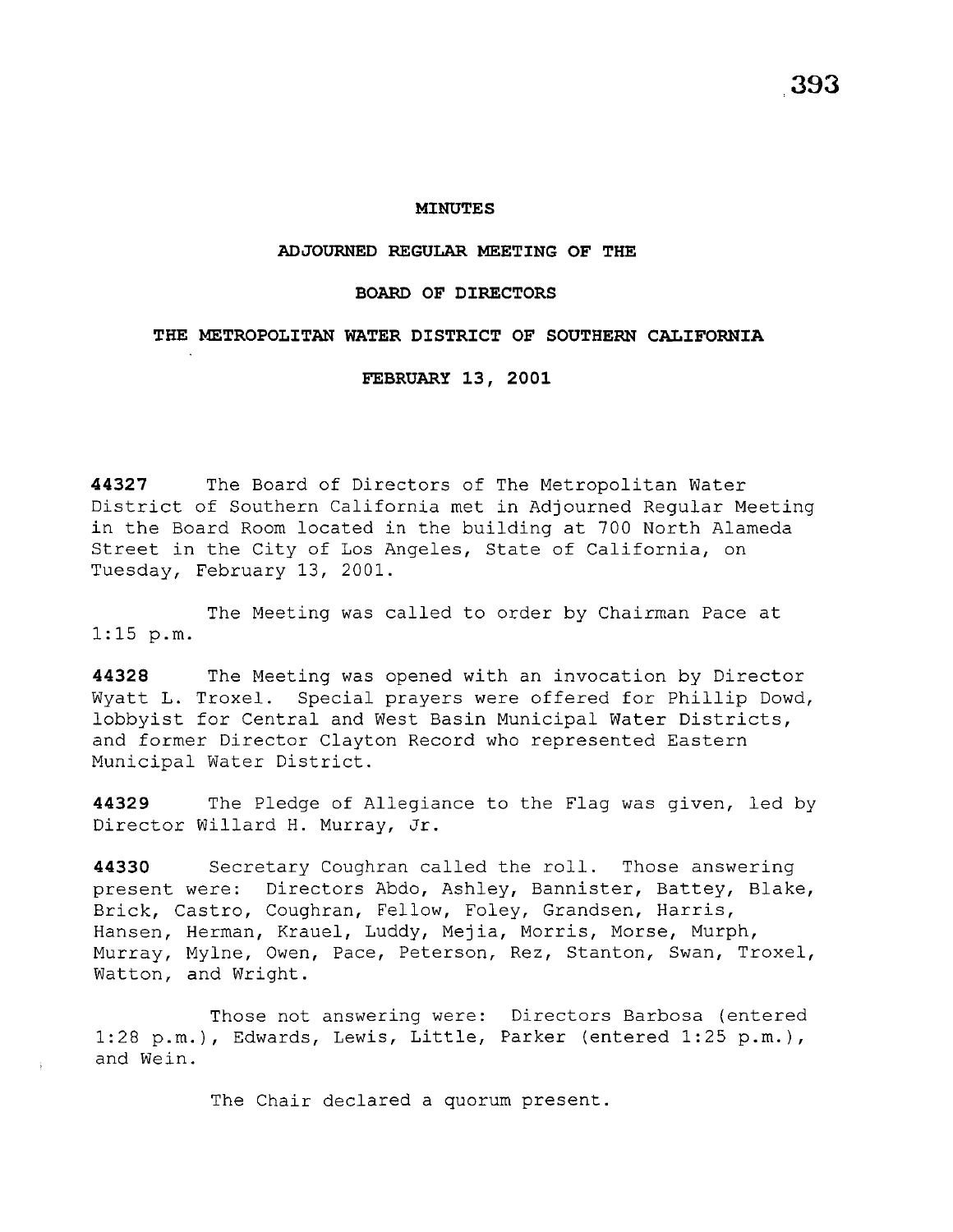**<sup>44331</sup>**Chairman Pace inquired if there were any additions to the agenda. There being none, the Chair declared only those matters listed on the agenda would be considered.

**44332** Chairman Pace invited members of the public to address the Board on matters within the Board's jurisdiction.

Director Foley introduced Joan Finnegan and Ergun Bakall, two new board members of the Municipal Water District of Orange County.

Ronald A. Van Blarcom, past General Manager of the Coastal Municipal Water District, referred to the consolidation of Coastal and the Municipal Water District of Orange County and commented on the books distributed to all Directors entitled ''Coastal Reflections--The History of Coastal Municipal Water District".

Director Parker took his seat at 1:25 p.m.

Geary Hund, ecologist with the California Department of Parks and Recreation, commented on the Final EIR for the Diemer Plant Improvements Program, and voiced his concern regarding the final location of the ozone treatment plant. He expressed his appreciation for the efforts of Metropolitan's staff to work with State Parks to address issues raised during the project planning and environmental review process.

Director Barbosa took his seat at 1:28 p.m.

Steve Hardy, associate planner with the City of Brea, also expressed his views on the Final EIR for the Diemer Plant Improvements Program. He requested that the siting of the ozone plant should have the least visual impact in the area. He asked that the location of the ozone plant be changed, and that Metropolitan work closely with the City of Brea regarding site details. He stated the City of Brea would like to work closely with Metropolitan on this project.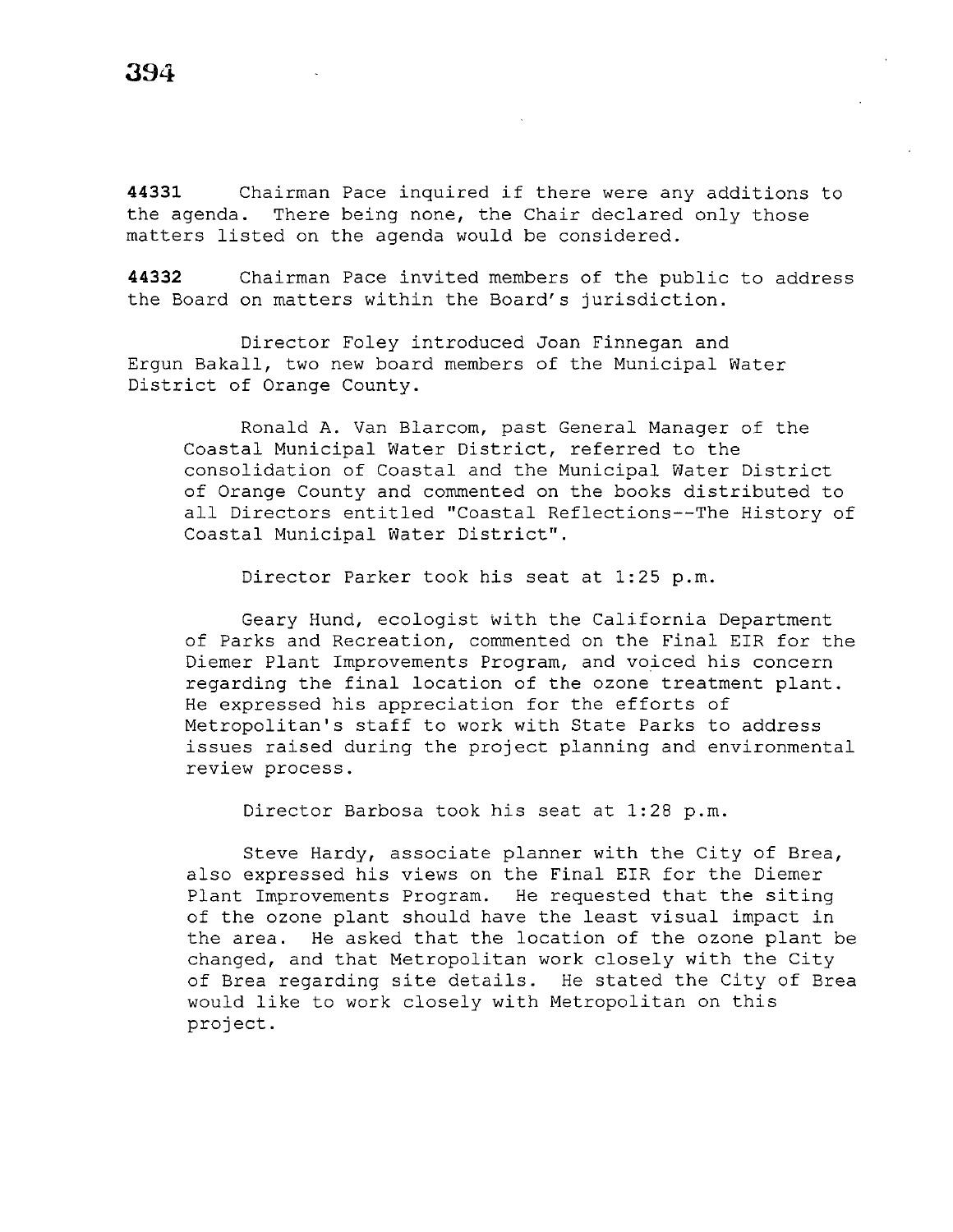**44333** There being no objection, the Chair ordered the

reading of the Minutes of the Meetings held January 9 and 16, 2001, dispensed with, copies having been mailed to each Director.

Director Hansen moved, seconded by Director Foley and carried, approving the foregoing Minutes as mailed.

Director Mylne withdrew from the Meeting at 1:33 p.m.

**44334** Nominating Committee Vice Chair Fellow reported the committee met to consider the candidates for Board Secretary and four nonofficer members of the Executive Committee, effective retroactive to January 1, 2001.

Director Fellow moved, seconded by Director Blake, the nomination of Director Thom Coughran for the position of Board Secretary for a two-year term ending December 31, 2002.

Chairman Pace called for other nominations from the floor. Director Stanton moved, seconded by Director Murph and carried, that the nomination for the position of Board Secretary be closed.

The Chair then called for a vote on the nomination of Director Coughran for the position of Board Secretary, which carried unanimously.

Director Fellow moved, seconded by Director Battey, the nomination of Directors Ted Grandsen and Bill Wright for the two positions of nonofficer members of the Executive Committee for a two-year term ending December 31, 2002.

The Chair called for other nominations from the floor. Director Troxel moved the nomination of Director Peer Swan for a position of a nonofficer member of the Executive Committee for a two-year term ending December 31, 2002.

Director Fellow moved, seconded by Director Ashley, the nomination of Directors George Battey, Jr. and George Wein for the two positions of nonofficer members of the Executive Committee for a one-year term ending December 31, 2001.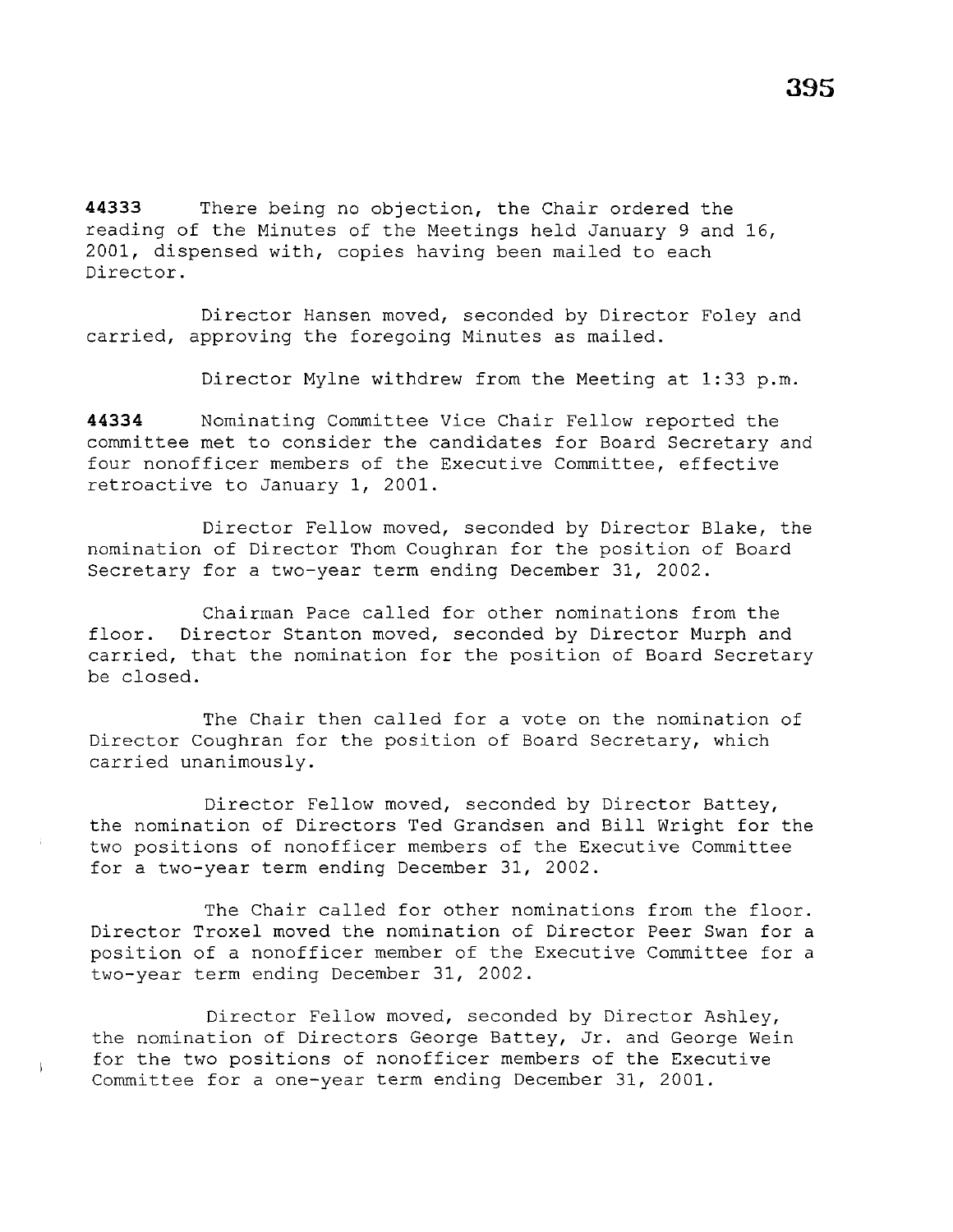The Chair called for other nominations from the floor. Director Abdo moved the nomination of Director Timothy Brick for a position of a nonofficer member of the Executive Committee for a one-year term ending December 31, 2001. Director Harris seconded the motion.

Following the above nominations, Board Secretary Coughran moved, seconded by Director Blake and carried, that the above nominations for positions of nonofficer members of the Executive Committee be closed.

Following the vote and tabulations of the ballots, Board Secretary Coughran recorded the results from those votes. The majority of the weighted votes of the Board was cast in favor of Directors Grandsen and Wright for a two-year term, and Directors Wein and Brick for a one-year term. Chairman Pace declared that Directors Grandsen, Wright, Wein, and Brick have been duly elected to serve as nonofficer members of the Executive Committee for the terms stated.

**44335** Chairman Pace reported that he has formed a Subcommittee on State Water Resources Control Board (SWRCB) Phase 8 Settlement Discussions to be chaired by Director Morse. Additional members are Directors Owen, Barbosa, Foley, and Wein. The charge of this subcommittee is to provide the Board oversight on the development of objectives and approaches in the settlement discussions with water users upstream of the Delta on responsibilities to meet Bay-Delta standards.

Chairman Pace announced he has appointed Director Wein to the Subcommittee on Rate Structure Implementation.

**44336** Chairman Pace reported on events in which he participated on behalf of Metropolitan, as follows: On January 10 General Manager Gastelum, Senior Executive Assistant to the General Manager Man, and himself met with representatives of Kern Delta Water Agency to discuss the agreement between Metropolitan and Kern Delta regarding the water exchange program. On January 16 the Chair attended the ceremony where Secretary of the Interior Babbitt signed the Record of Decision approving the Final Environmental Impact Statement for the Colorado River Interim Surplus Guidelines. The Guidelines will be used annually to determine the conditions under which the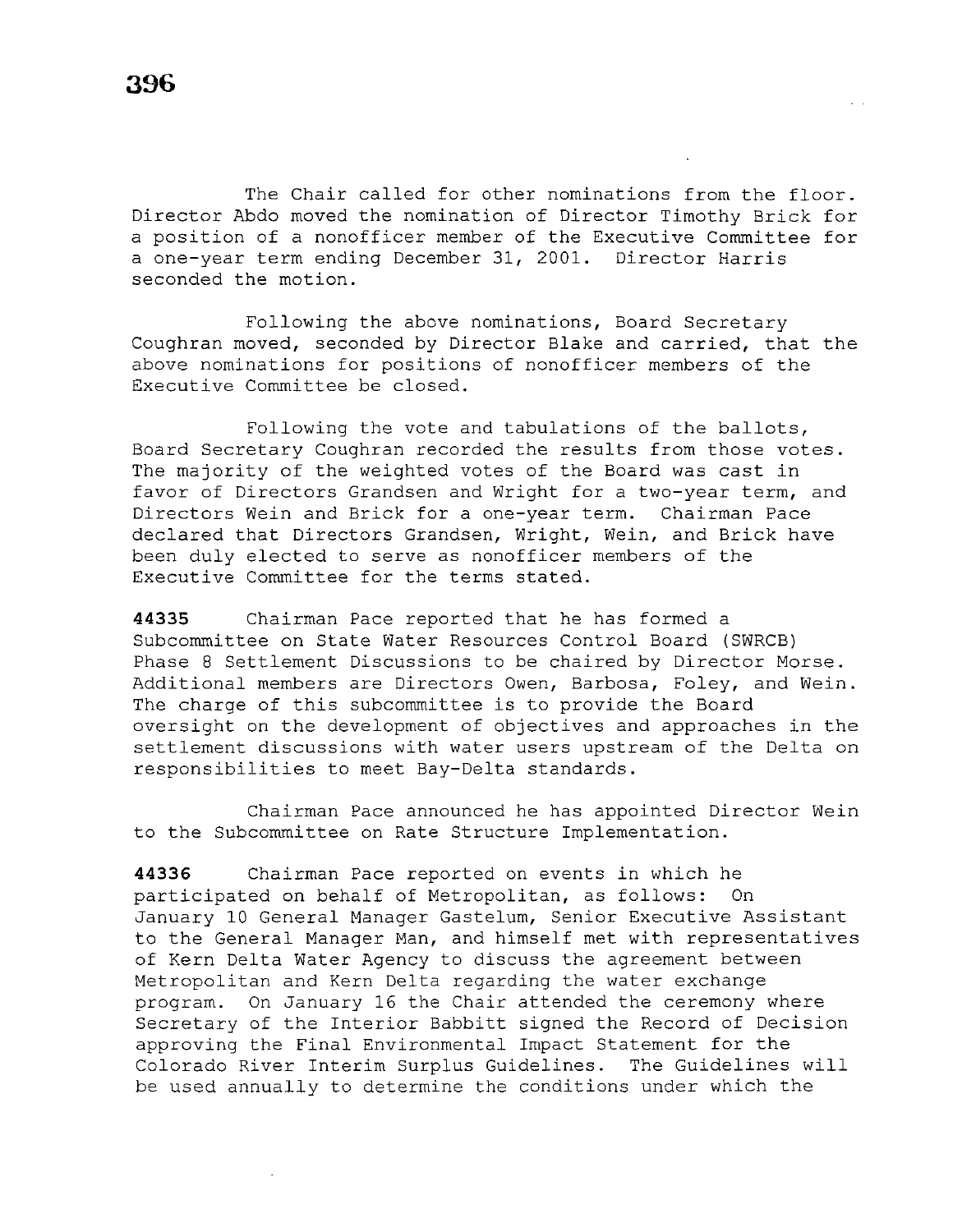Secretary would declare the availability of surplus water for use within the States of Arizona, California, and Nevada. The Guidelines were published in the *Federal Register* on January 25, 2001 and will become effective 30 days from that date. On February 2-4 the Chair hosted a Colorado River Inspection Trip with guests ranging from senior citizens, lawyers, city planners, and city commissioners. The trip of the Colorado River has continued to be one of the best visual tools that Metropolitan utilizes in educating the public.

**44337** Subcommittee on Rate Structure Implementation Chair Brick reported the subcommittee held its first meeting on January 30 where staff presented a work plan to address the review of the Integrated Resources Plan (IRP) and the implementation for the proposed rate structure. The review of the IRP included an evaluation of the resources and the cost of resources necessary to maintain a delivery capability of 2.1 million acre-feet (maf} and also the cost of additional resources to go above the 2.1 maf. The product of the work plan will be a "white" paper that will address the key implementation issues. These issues include the relationship between Tier 1 and Tier 2, both in amount and price, the allocation of the RTS charge and the appropriate use of taxes, implementing the growth charge and reviewing the rate structure impact on water management. The subcommittee had a thorough discussion of the IRP issues, as well as the "white" paper. The subcommittee directed staff to come back at the next meeting, now scheduled for February 27, and present an outline of what will be included in the ''white'' paper on the rate issues. Such issues to be addressed are preferential rights, allocation in the proposed structure and the quantity of Tier 1 and Tier 2 supplies. The subcommittee also stressed that the stakeholders and member agencies be fully involved in the process. Subcommittee Chair Brick announced the meeting of the subcommittee scheduled for today has been postponed to Tuesday, February 27, 2001 (subsequently changed to March 6, 2001}.

**44338** General Manager Gastelum acknowledged the work of the staff who contributed to the success of Metropolitan's Colorado River program, which has led to the successful completion of the Key Terms for Quantification Settlement, California's Colorado River Water Use Plan, Interim Surplus Guidelines, and to the associated numerous environmental reviews on the various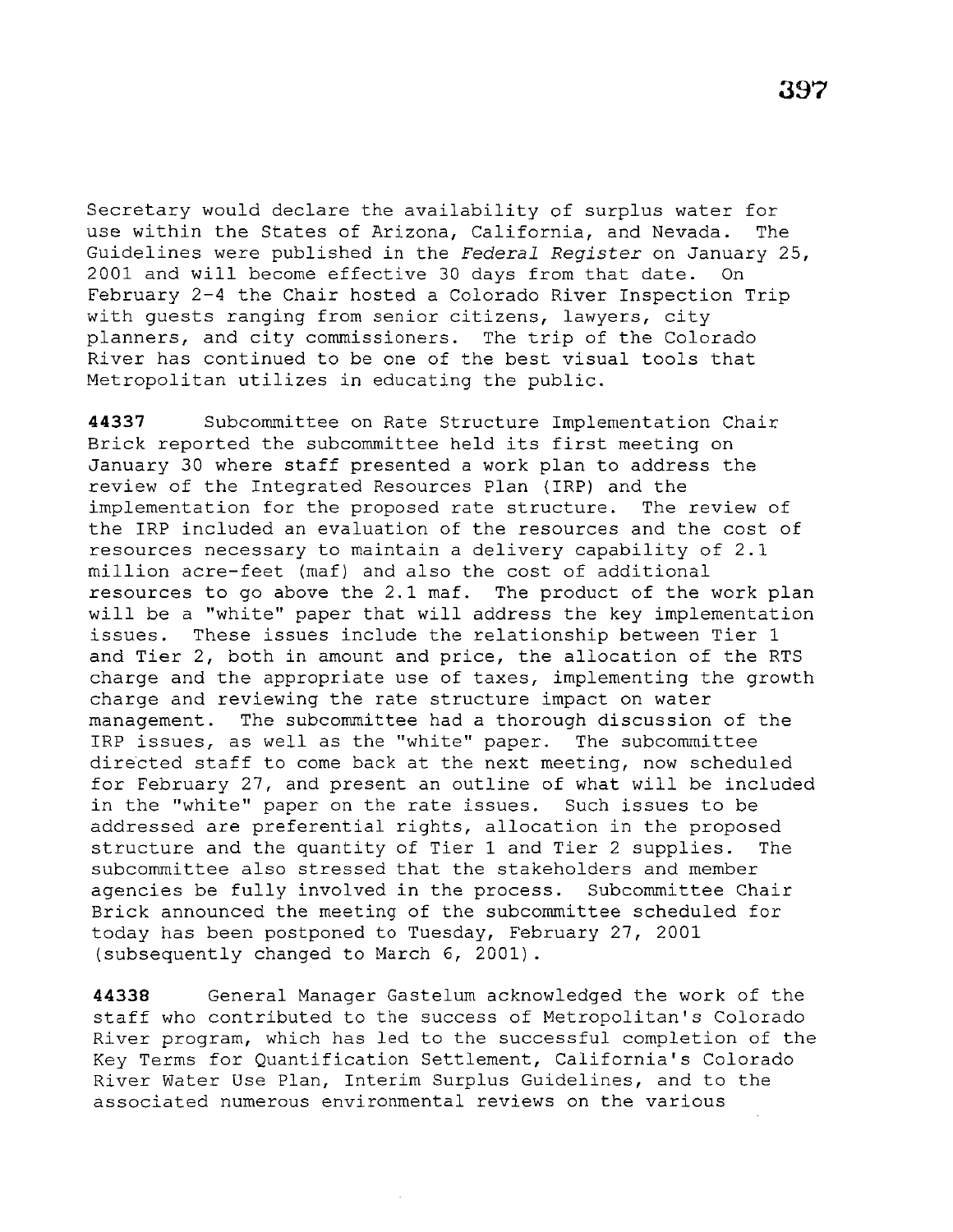Colorado River programs. Mr. Gastelum thanked the staff, as follows:

> Dennis Underwood Jennie Melendez Jan Matusak Kirk Dimmitt Claude Finnell Harry Ruzgerian Karen Murphy Fadi Kamand John Scott Tom Ryan<br>Russ Ryan Russ Ryan Jack Safely Chuck Smith Kathy Kunysz Ken Ashford

Alicia Benbow Carole King Alyce Shigg<br>Gail Naylor Gail Naylor Carmen Yanez Brenda Fisher Laura Simonek Martin Meisler Jeff Kightlinger Marcia Scully Lisa Anderson Susan Kuwaye Norm Flette Joe Vanderhorst

Regarding the Colorado River, Bay-Delta and CALFED matters, and the summary of District activities, General Manager Gastelum referred to his monthly activity report for January, signed February 6, 2001, which was distributed earlier.

General Manager Gastelum reported that the committee selected by the Chair to meet with Cadiz and to complete the negotiations are still meeting, with several issues still to be resolved. Further meetings are planned and further reports will be given to the Board.

A video covering various functions of the Corporate Resources Group and the overall business plan was shown.

**44339** General Counsel Walston referred to his activity report dated January 31, 2001, which was distributed earlier. Mr. Walston reported that yesterday the Superior Court issued its decision in the case of *Cargill v. Metropolitan,* rejecting Metropolitan's position regarding the definition of temporary employees. The court held that the common law definition rather than the statutory definition applied, which means that temporary employees are entitled to CALPERS and other benefits. This is a case of first impression and one that will probably go on to the Appellate and the Supreme Courts. After a full review of the court decision, a more detailed report will be brought back to the Board next month.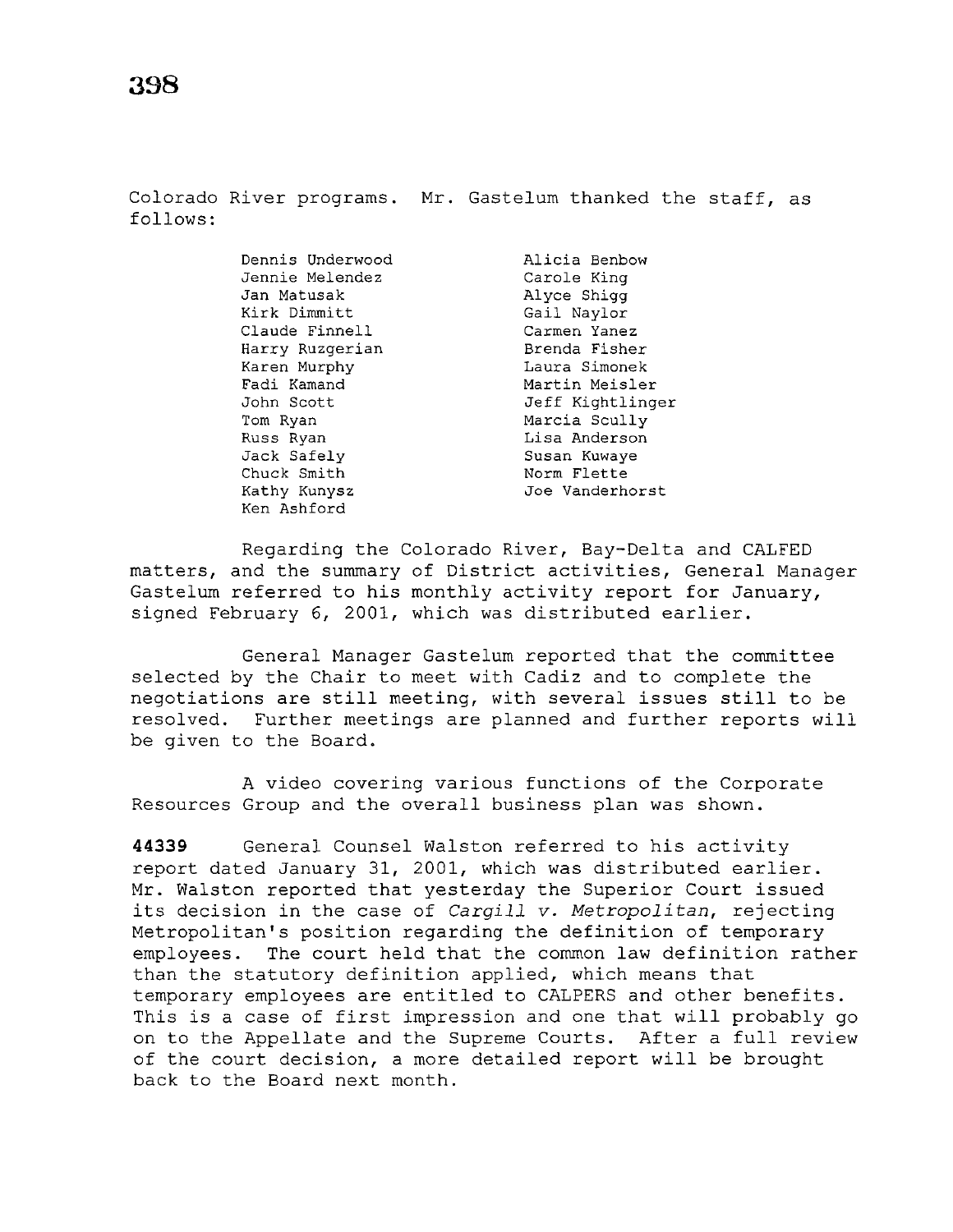In *Planning and Conservation League, et al. v. California Department of Water Resources, et al.* (the Monterey Amendment case), Metropolitan has now filed an answer to the complaint and *is* now fully participating in the case and will remain active from this point on.

In *State Water Contractors v. Spear,* the U.S. Fish and Wildlife Service was the defendant, and recently dismissed their appeal. The District Court held that the Fish and Wildlife Service's listing of the Sacramento splittail salmon as a threatened and endangered species was arbitrary and capricious and therefore was in doubt.

General Counsel Walston reported that the U.S. Supreme Court's decision in the *Solid Waste Agency of Northern Cook County v. U.S. Army Corps of Engineers* case was an extremely important decision. In that case, the U.S. Supreme Court held that the Corps of Engineers lacks jurisdiction to regulate wetlands and other ephemeral waters that are not connected to navigable waters. The Court held that the Clean Water Act does not extend to this kind of local ephemeral waters or wetlands. Mr. Walston reported that the regional director of the Army Corps of Engineers stated that the decision was a very significant one because it had the effect of removing about onehalf to one-fourth of the waters in California from the jurisdiction that was previously asserted by the Corps. Mr. Walston commented that this decision did not mean that the waters are unregulated because the California Department of Fish and Game will continue to maintain its jurisdiction and authority over those waters.

Regarding Colorado River matters, Mr. Walston reported that former Secretary of the Interior Babbitt signed the Record of Decision for the Final Environmental Impact Statement for the Interim Surplus Guidelines.

General Counsel Walston reported the California Coastal Commission withdrew its request to automatically review habitat conservation plans that are prepared under the Endangered Species Act. The Commission had previously submitted a request to the federal authorities asking for lateral authority to review all conservation plans, wherever located, which would affect Metropolitan's interests. Metropolitan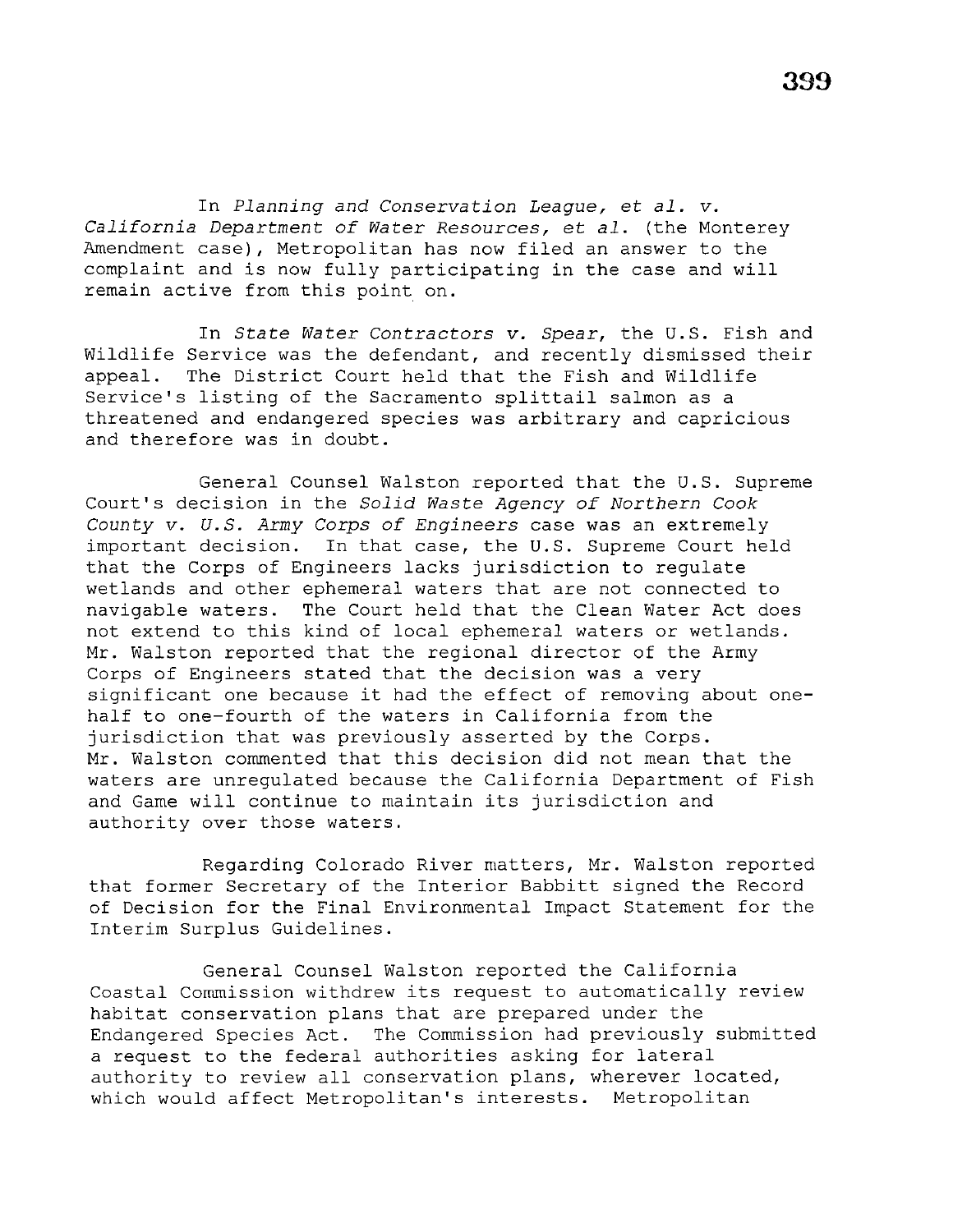J

requested of the Commission and both state and federal authorities that the Commission's request should not be treated as a routine matter but as an amendment, and should go through the regular public review and comment process. The issue is now moot since the Commission has withdrawn its request.

Board Secretary Coughran withdrew from the Meeting at 2:05 p.m.

**44340** The reports of the Standing Committees are as follows:

On behalf of the Executive Committee, Chairman Pace reported that the General Manager gave a follow-up report on his Business Plan, and Director Foley presented an update on activities of the Colorado River Board. At the Executive Committee the Chair presented a revised schedule of meetings, wherein the Executive Committee will now meet on the fourth Tuesday of each month to handle the business of the Board. The special- and sub- committees of the Board will also meet on the fourth Tuesday.

Director Krauel withdrew from the Meeting at 2:07 p.m.

Audit, Budget and Finance Committee Chairman Bannister reported the committee conducted a public hearing on the proposed water rates for fiscal year 2001-2002. The descriptions of the General Auditor's position, current and future audit assignments, and relationship of the Audit Committee were discussed. As currently written in the Administrative Code, the description for the General Auditor will remain. The committee recommended that the General Auditor include in his Audit Work Plan a description of the process to determine what assignments are to be undertaken, including additions and deletions from the current plan. The committee approved the Interim General Auditor's request to issue an RFP for external audit services for a three-year agreement beginning July 1, 2001. Committee Chairman Bannister reported that Agenda Item 9-2 was approved, and requested that it be added to the Consent Calendar.

Engineering, Operations and Real Property Committee Chairman Barbosa reported the committee approved Agenda Items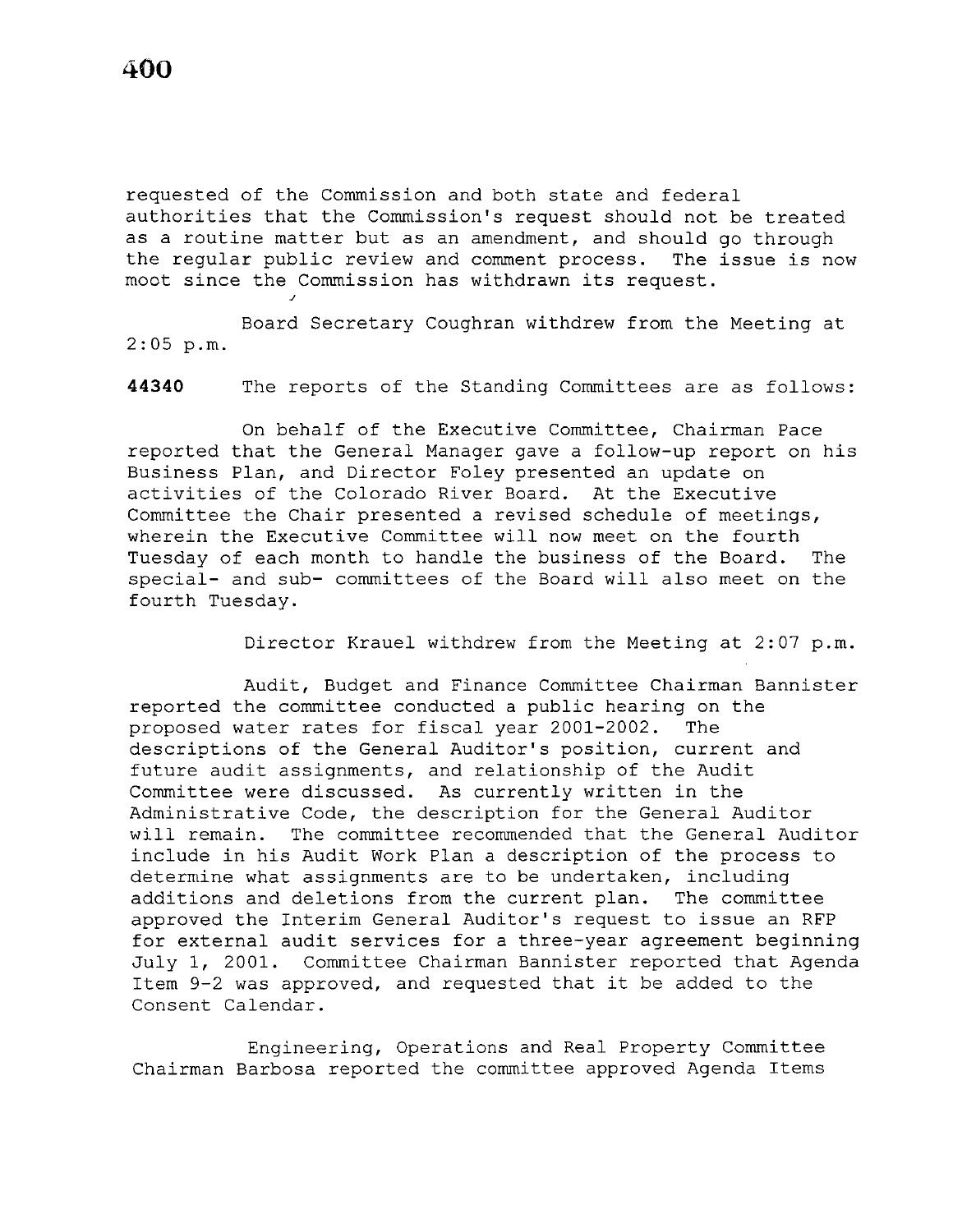$8-2$ ,  $8-3$ ,  $8-4$ , and  $9-1$ , and requested that Item  $9-1$  be added to the Consent Calendar.

Legal, Claims and Personnel Committee Chairman Morse reported the committee approved Agenda Items 8-1 and 9-3 through 9-8, and requested Items 9-3 through 9-8 be added to the Consent Calendar. (Agenda Item 9-7 was subsequently taken off the Consent Calendar) .

Director Watton withdrew from the Meeting at 2:12 p.m.

Communications, Outreach and Legislation Committee Chair Hansen reported the committee discussed Metropolitan's efforts on how to reach out to the community, and previewed the latest ''Straight from the Tap'' video dealing with the issue of tap water vs. bottled water. Senior Legislative Representative Cole reported on the bills passed in Sacramento dealing with the power crisis and how Metropolitan will be affected by some of them. Senior Legislative Representative Hiltscher from Washington discussed the new rules of operation in the Senate and the new leadership in the House. He reported several bills have been introduced dealing with MTBE, including one from the Illinois delegation calling for the complete prohibition of MTBE. Mr. Hiltscher and ACWA's David Reynolds outlined the activities planned for Directors attending ACWA's conference in Washington, D.C. at the end of the month.

Water Planning, Quality and Resources Committee Chairman Owen reported that the committee approved Agenda Items 9-9, 9-12, 9-13, and 9-14, and requested that Items 9-9 and 9-14 be added to the Consent Calendar. The committee heard an oral update on dry-year transfers, and staff will return in March requesting action on this matter. An oral report on the Cadiz Groundwater Storage and Dry-Year Supply Program was also presented. (Agenda Item 9-14 was subsequently taken off the Consent Calendar) .

Director Morris moved, seconded by Director Blake and carried, and the Board approved the Consent Calendar Items, **M.I. 44341** through M.I. **44353,** as follows:

**44341** In accordance with the Employees Association/AFSCME Local 1902 negotiated labor agreement with Metropolitan and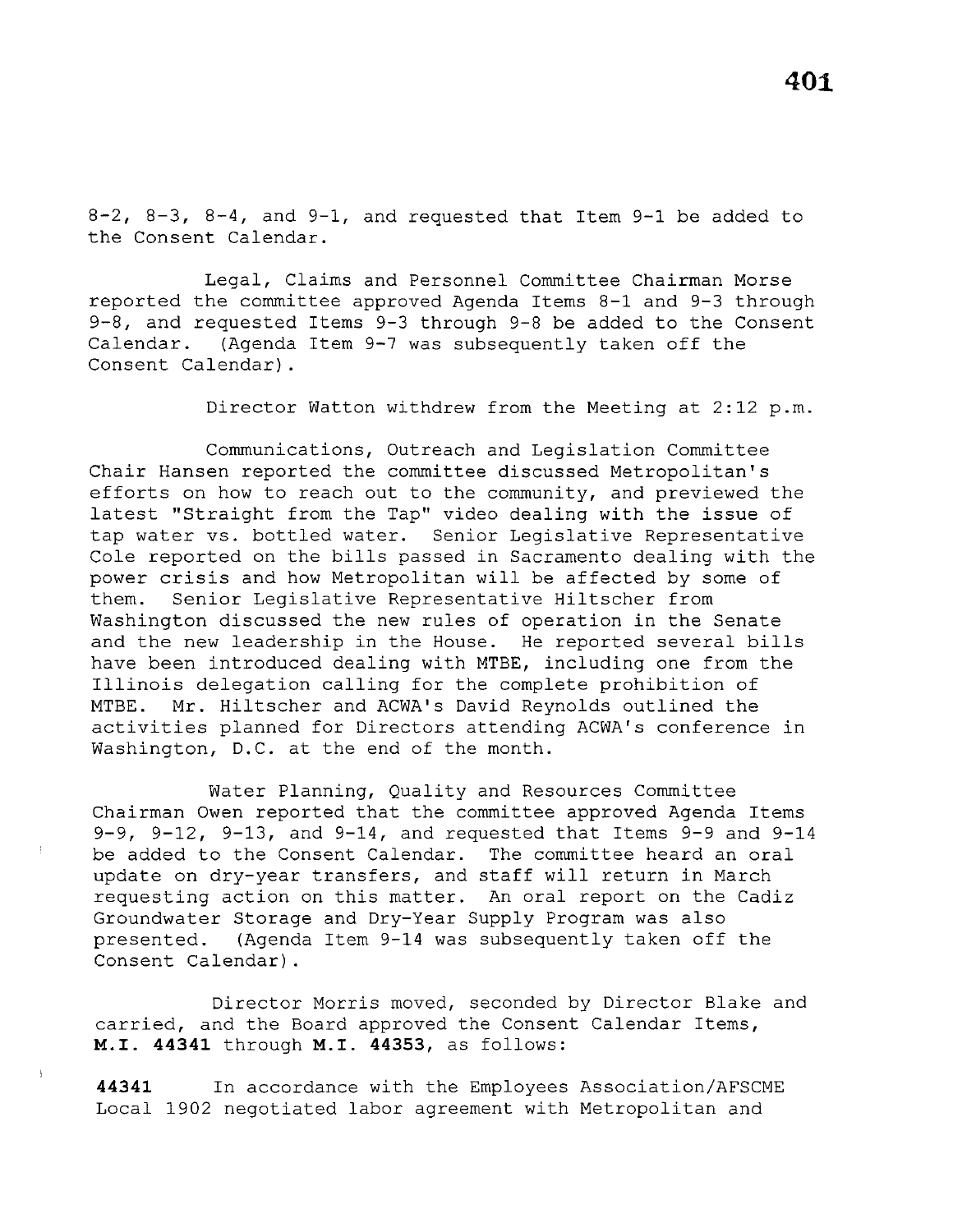Government Code Section 21574, the Board adopted the Resolution of Intent **(Resolution 8729)** to amend contract with the Public Employees' Retirement System (PERS) and agreement with PERS to pool 1959 Survivor Benefits assets and liabilities to increase to the Fourth Level of 1959 Survivor Benefits for all eligible employees, as set forth in the attachments to the letter signed by the General Manager on January 29, 2001, said Resolution entitled:

# **RESOLUTION OF INTENTION TO APPROVE AN AMENDMENT TO CONTRACT BETWEEN THE BOARD OF ADMINISTRATION CALIFORNIA PUBLIC EMPLOYEES' RETIREMENT SYSTEM AND THE BOARD OF DIRECTORS METROPOLITAN WATER DISTRICT OF SOUTHERN CALIFORNIA**

**44342** The Board (a) determined that amending Agreement No. AR4942 to increase the maximum amount of \$2.6 million to provide reimbursable services to Calleguas Municipal Water District does not constitute a project under the California Environmental Quality Act (CEQA) and is not subject to CEQA as provided under Section 15061 (b) (3) and Section 15378 (b) (4) of the State CEQA Guidelines; and (b) authorized the General Manager to amend Agreement No. AR4942 with Calleguas Municipal Water District to increase the maximum amount to \$2.6 million to provide reimbursable technical and program management services for the Calleguas/Metropolitan Groundwater Storage and Conjunctive-Use Program, as set forth in the letter signed by the General Manager on January 19, 2001.

Director Grandsen requested to be recorded as abstaining.

**44343** The Board (a) determined that the proposed action qualified for a Categorical Exemption as a Class 3 project pursuant to CEQA and State CEQA Guidelines; (b) increased Appropriation No. 15282 by \$210,000 to a total of \$3,129,000 (No. 3) from the Pay-As-You-Go Fund; and (c) authorized staff to perform all work necessary to construct a "passive" microwave relay station on Bachelor Mountain, make related modifications at plants in the area, transfer the project from the Inland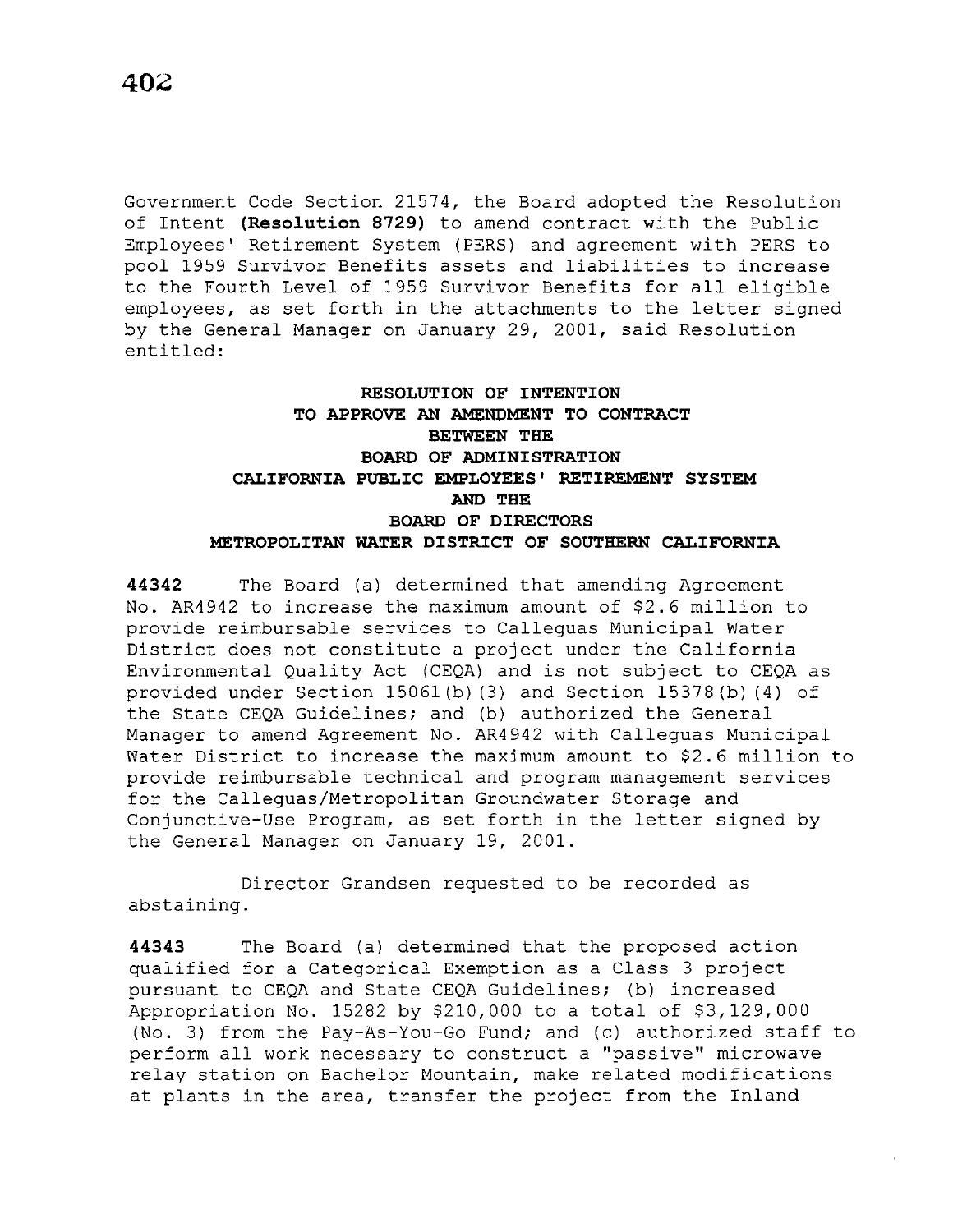Feeder program to the Digital Microwave program, and prepare a preliminary scoping study for Phase II of the Digital Microwave program, as set forth in the letter signed by the General Manager on January 29, 2001. This option provides more reliable telecommunications to the Wadsworth pumping plant and Skinner filtration plant, reduces the program estimate to provide microwave services by approximately \$1.11 million, reduces the ongoing cost of leased lines by about \$4,100 per month, and significantly reduces environmental impacts.

**44344** The Board authorized (a) an increase of \$700,000 to a total of \$2.184 million in Appropriation No. 15351, No. 2, from the Pay-As-You-Go Fund; (b) combining the Oracle financial applications upgrade into the Enterprise Server Replacement project; and (c) staff to perform all work necessary to upgrade the Oracle financial applications in addition to the previously authorized work for the enterprise server replacement, as set forth in the letter signed by the General Manager on January 19, 2001. This option expedites project completion, reduces the cost of consulting services, eliminates some of the originally envisioned application migrations, and saves approximately \$300,000.

**44345** The Board (a) granted conditional approval, as defined in the Metropolitan Water District Administrative Code Section 3100(b), for Pacific Century Homes Arboretum Annexation concurrently to Eastern Municipal Water District and Metropolitan, conditioned upon receipt in full of annexation charge payment of \$140,874.20 to Metropolitan if subject annexation is completed by December 31, 2001, or if completed after said date, at the then current annexation charge rate; (b) approved Eastern's proposed Pacific Century Homes Arboretum Annexation Plan for Implementing Water Use Efficiency Guidelines; and (c) adopted the resolution of intention **(Resolution 8730)** to impose water standby charges within the proposed annexation territory, substantially in the form attached to the letter signed by the General Manager on January 29, 2001, said Resolution entitled:

**RESOLUTION OF THE BOARD OF DIRECTORS OF THE METROPOLITAN WATER DISTRICT OF SOUTHERN CALIFORNIA GIVING NOTICE OF INTENTION TO IMPOSE WATER STANDBY CHARGES CONTINGENT UPON ANNEXATION**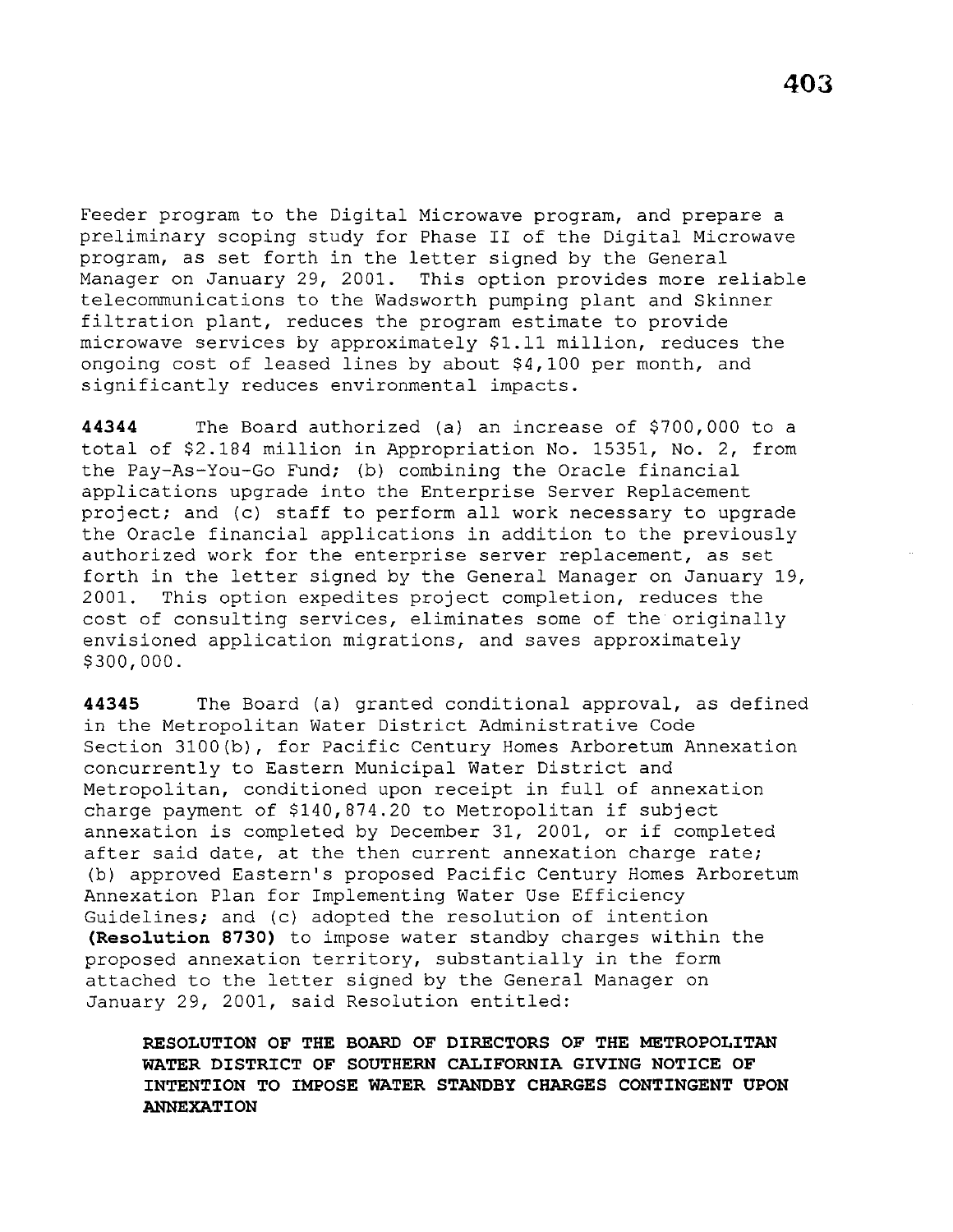**44346**  Board: Regarding the Diemer Plants Improvement Program, the

(a) Certified that (i) it has reviewed and considered the information presented in the Diemer Improvements Program Final Environmental Impact Report (FEIR), (ii) the FEIR has been completed in compliance with CEQA, and adopted the Findings of Fact and Statement of Overriding Considerations and the Mitigation Monitoring and Reporting Program;

(b) Approved the Robert B. Diemer Filtration Plant Improvements Program; and

(c) Appropriated \$4.265 million, and authorized the General Manager to have all work performed and delegated to the General Manager the authority to award contracts for five Capital Investment Plan projects as described in the letter signed by the General Manager on January 25, 2001:

- Design, procurement of equipment, and installation of seismic retrofit of the Finished Water Reservoir at the Diemer plant--\$915,000 (Appropriation No. 15362, Construction Funds).
- Design and construction of Phase 1 solids handling and water reclamation facilities at the Diemer plant--\$1.995 million (Appropriation No. 15363, Construction Funds).
- Conceptual design and preliminary engineering for the Sedimentation Basin 8 Spillway at the Diemer plant--\$430,000 (Appropriation No. 15331, No. 2, Construction Funds).
- Design and construction of relocation of the main entrance facilities at the Diemer plant--\$775,000 (Appropriation No. 15227, No. 4, Construction Funds). The Board determined that pursuant to CEQA, the proposed action qualified for a Categorical Exemption (Class 1, Section 15301 of the State CEQA Guidelines).
- Design and construction of replacement of the north side storm drain at the Diemer plant--\$150,000 (Appropriation No. 15355, No. 3, Pay-As-You-Go Fund) . The Board determined that pursuant to CEQA,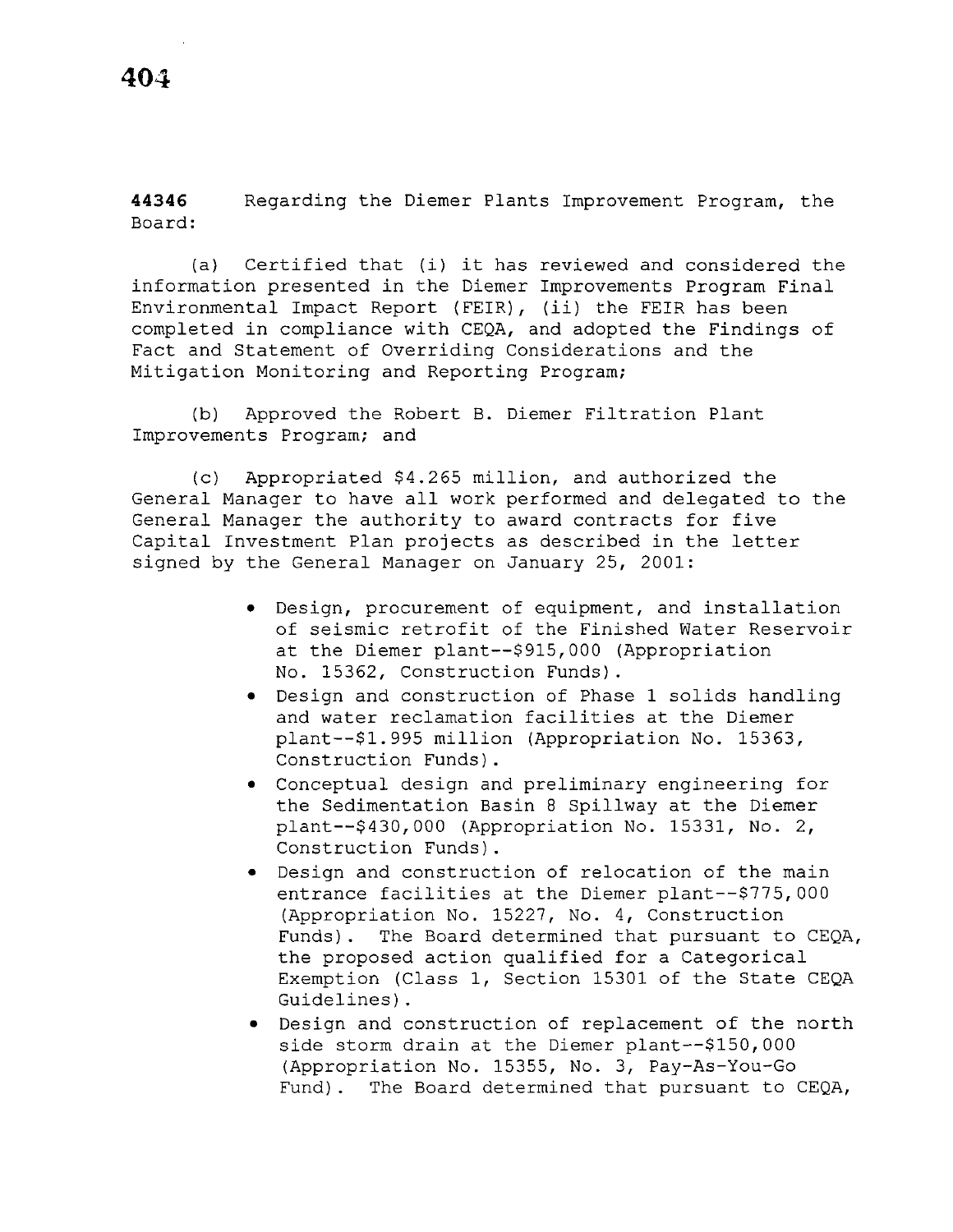the proposed action qualified for a Categorical Exemption (Class 1, Section 15301 of the State CEQA Guidelines).

**44347** The Board (a) determined that the selection of an underwriting team as recommended in the letter signed by the General Manager on January 29, 2001, is not subject to the California Environmental Quality Act (CEQA) since it constitutes the creation of government funding mechanisms or other government fiscal activities which do not involve the commitment to any specific project which may result in a potentially significant impact on the environment (State CEQA Guidelines Section  $15378(b)$  (4); and (b) approved selection of the underwriting team for services associated with the future issuance of Metropolitan debt.

**44348** Authorized the General Manager to exercise discretion under Administrative Code Section 610l(k) and (1) to enter into an agreement with the Supervisors' Association to approve a five-year Memorandum of Understanding with the Supervisors' Association from March 4, 2001 to December 31, 2005, as set forth in the letter signed by the General Manager on February 9, 2001.

**44349** Authorized amending Agreement No. 19111 with Geoscience Support Services to increase the maximum amount payable for services in *Metropolitan Water District v. Hartford,*  U.S.D.C. Case Nos. CV 00-4040 GHK and CV 00-10536-GHK (Mcx), as set forth in the confidential letter signed by the General Counsel on January 29, 2001.

**44350** Authorized amendment of contract for legal services with the Law Offices of Charles s. LiMandri in *Metropolitan Water District v. Hartford Financial Services Group,* et *al.,*  U.S.D.C. Case No. CV 00-4040-GHK (Mcx), as set forth in the revised confidential letter signed by the General Counsel on February 8, 2001.

**44351** Authorized settlement in action entitled *Metropolitan Water District v. Hartford Fire Insurance Company,* U.S.D.C. Case No. CV 99-03825-GHK (Mcx), as set forth in the confidential letter signed by the General Counsel on January 29, 2001.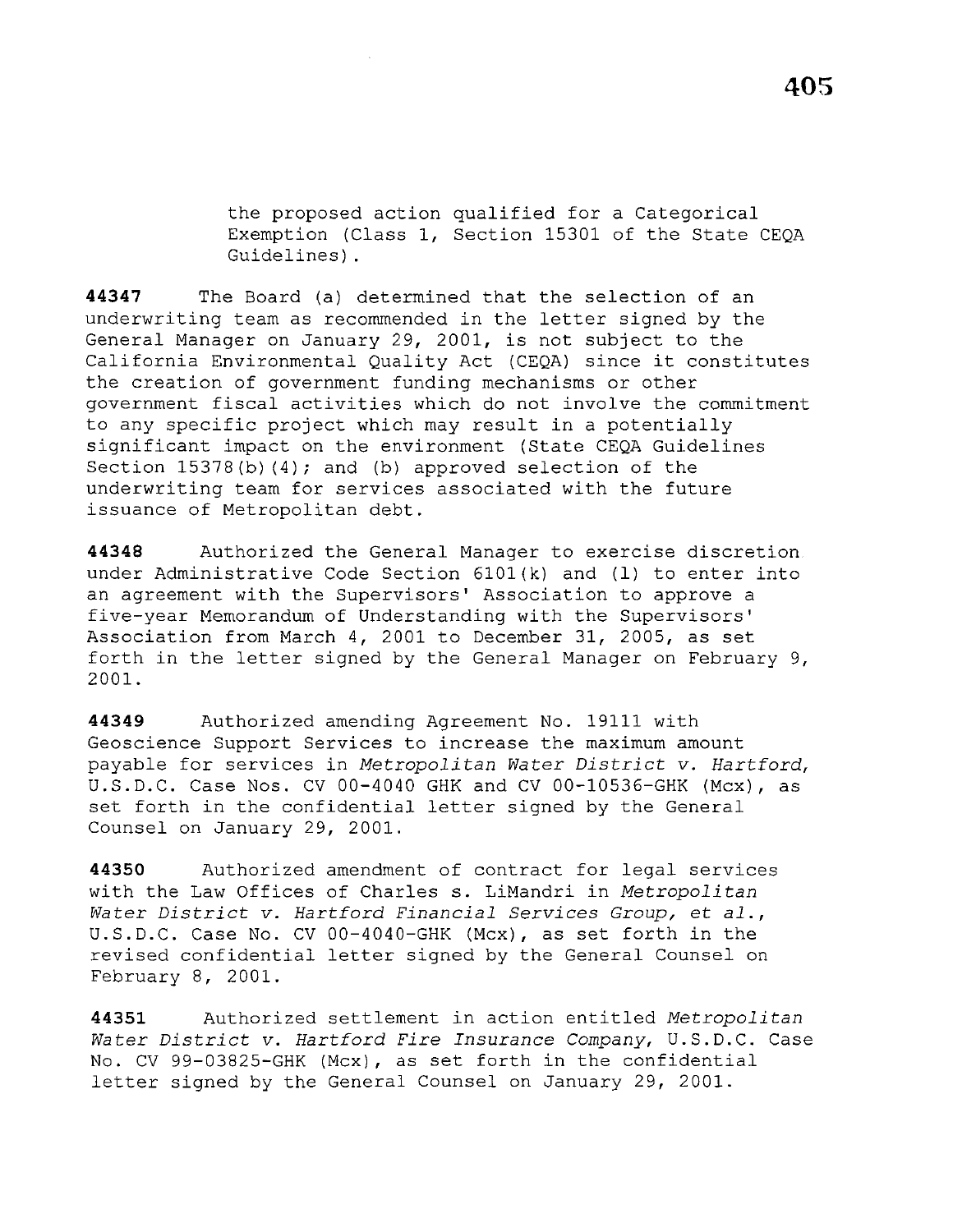**44352** Approved (a) settlement in the matter of *Metropolitan Water District v. EOP-Two California Plaza, LLC,* Los Angeles Superior Court Case No. BC200673; and (b) amendment of agreements with Bergman, Wedner & Dacey, Inc. and Fox, Siegler & Spillane, LLP, as set forth in the confidential letter signed by the General Counsel on February 1, 2001.

**44353** Authorized (1) increase in Appropriation No. 15324, No. 3, from \$2.3 million to \$2.515 million, from the General Fund; (2) increase in maximum amount payable with P&D Consultants; and (3) amendment of cost sharing agreement with the Bureau of Land Management for the Cadiz Groundwater Storage and Dry-Year Supply Program, as set forth in the letter signed by the General Manager on January 29, 2001. Increases are needed to complete environmental and financial work required to finalize information and documents to support the EIR and Board discretionary decisions on this project.

Directors Blake and Harris requested to be recorded as voting no.

**44354** The Chair reported that no action was taken by the committee on the litigation titled *San Diego County Water Authority v. Metropolitan Water District,* et *al.,* San Diego Superior Court Case No. GIC 761526.

Board Secretary Coughran returned to the Meeting at 2:28 p.m.

**44355** Regarding the *Hi-Voltage Wire Works, Inc. v. City of San Jose* case, General Counsel Walston reported that the California Supreme Court issued a decision involving Proposition 209. The Court held that the San Jose outreach program violated Proposition 209 and therefore was unconstitutional. Mr. Walston stated that the Court's decision might create some potential problems with respect to Metropolitan's contracting policies that are now in force. The recommendations brought to the committee and Board ask that the General Counsel and the General Manager be directed to return to the Legal, Claims and Personnel Committee with specific recommendations on a business outreach program that complies with the California Supreme Court's decision. Also, the General Counsel be directed to review Metropolitan's current and future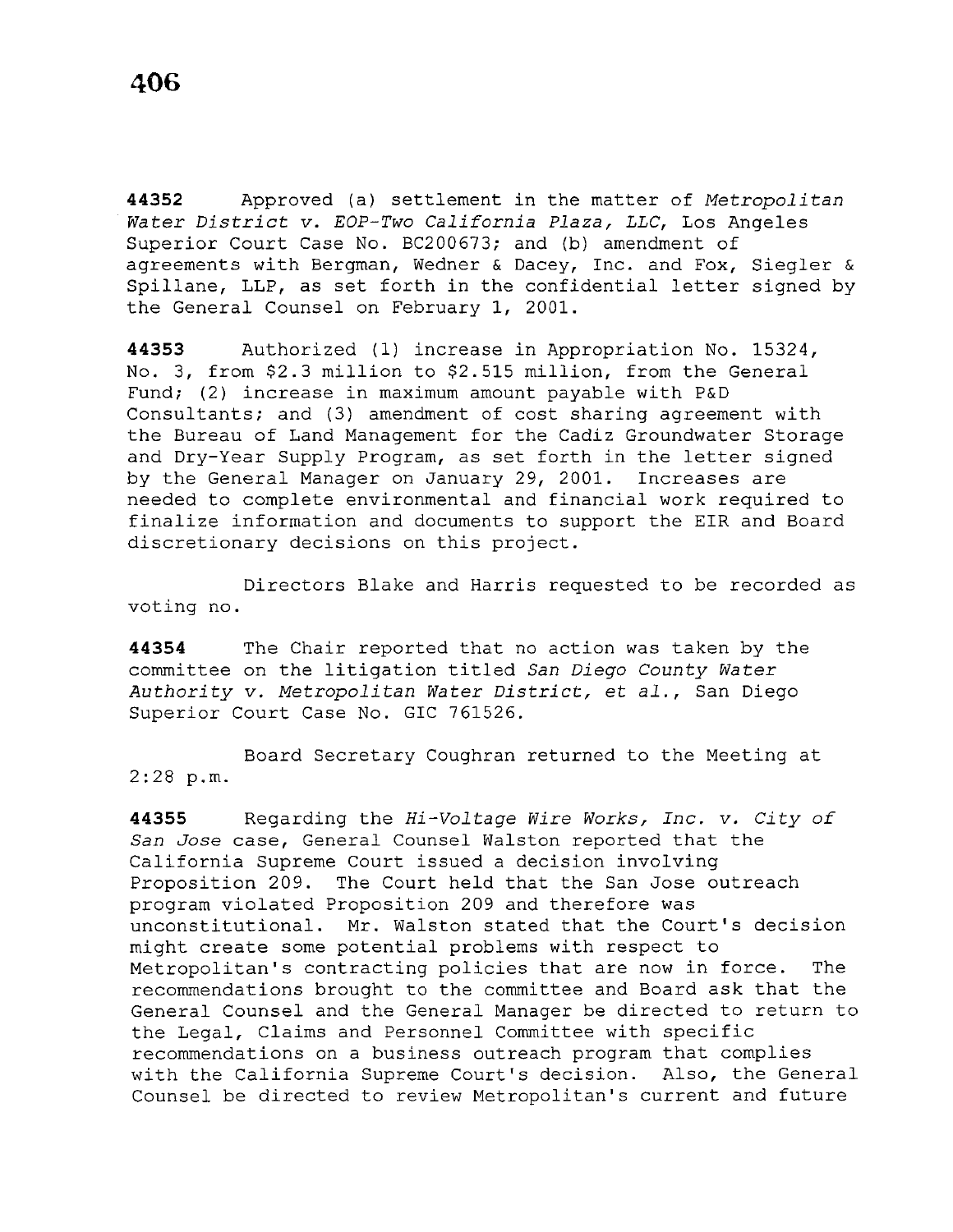contracts and make such adjustments as are necessary to fully comply with the Court's decision. The committee unanimously approved these recommendations.

General Manager Gastelum reported that at the committee meeting considerable discussion took place regarding other programs that the General Manager can bring forth, particularly programs that would address small businesses and regional businesses. While they are not directly related to the *Hi-Voltage* case, the General Manager felt it would be the appropriate time to bring forward these programs and will bring forth a proposal at the March meeting to address those particular programs.

Following further discussion, Legal, Claims and Personnel Committee Chairman Morse moved, seconded by Director Herman and carried, approving the recommendations set forth in the confidential letter signed by the General Counsel on January 29, 2001.

Director Castro requested to be recorded as voting no.

**44356** Water Planning, Quality and Resources Committee Chairman Owen moved, seconded by Director Morris and carried, and the Board (a) determined that the proposed action is not subject to CEQA pursuant to Section 15061(b) (3) of the State CEQA Guidelines; and (b) approved the recommended draft desalination policy principles as set forth in Attachment 2 to the letter signed by the General Manager on January 29, 2001.

Director Bannister withdrew from the Meeting at 2:33 p.m.

**44357** Water Planning, Quality and Resources Committee Chairman Owen moved that the Board (a) determine that establishing a water quality policy is not defined as a project under the California Environmental Quality Act (CEQA) (State CEQA Guidelines, Section 15378(b) (5); and (b) adopt a water quality policy governing the introduction of new water sources into treated and untreated conveyance facilities, and authorize the General Manager to implement the policy, as set forth in the letter signed by the General Manager on January 29, 2001.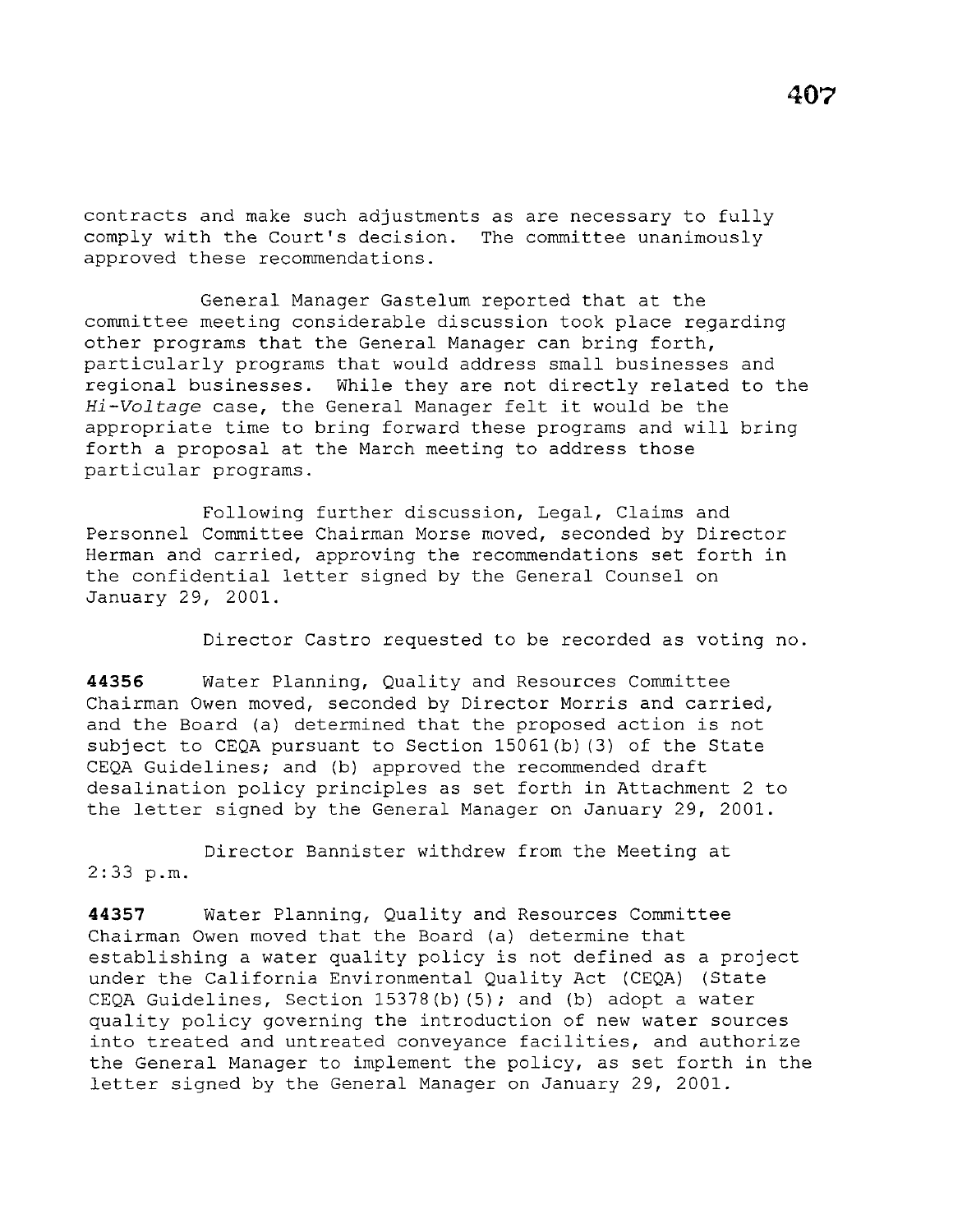Director Morris then moved a substitute motion that the Board (a) determine that establishing a water quality policy is not defined as a project under the California Environmental Quality Act (CEQA) (State CEQA Guidelines, Section 15378 (b) (5); and (b) approve in concept the water quality policy governing the introduction of new water sources into treated and untreated conveyance facilities, and direct the General Manager to communicate the concept to the Department of Water Resources, and further to return in 30 days with additional detail on ambient quality. The motion was seconded by Director Stanton and carried.

Director Bannister returned to the Meeting at  $2:36$  p.m.

**44358** Water Planning, Quality and Resources Committee Chairman Owen moved, seconded by Director Blake, that the Board (a) determine that the proposed action of delegation of authority to the General Manager is not subject to CEQA pursuant to State CEQA Guidelines, Section 15061 {b) (3); (b) authorize the General Manager to negotiate and enter into agreements, in a form approved by the General Counsel, to purchase up to 150,000 acre-feet of supplemental State Water Project water supplies subject to compliance with all legal requirements; and (c) authorize the General Manager to transfer up to \$22.5 million from the Revenue Remainder Fund to the Water Transfer Fund, as set forth in the letter signed by the General Manager on January 29, 2001.

The Chair called for the motion, which carried.

**44359** The following communications were submitted to the Board for information:

- a. Status report for the Diamond Valley Lake Project for the month ending December 2000, signed by the General Manager on January 29, 2001.
- b. Status report for the Inland Feeder Project for the month ending December 2000, signed by the General Manager on January 29, 2001.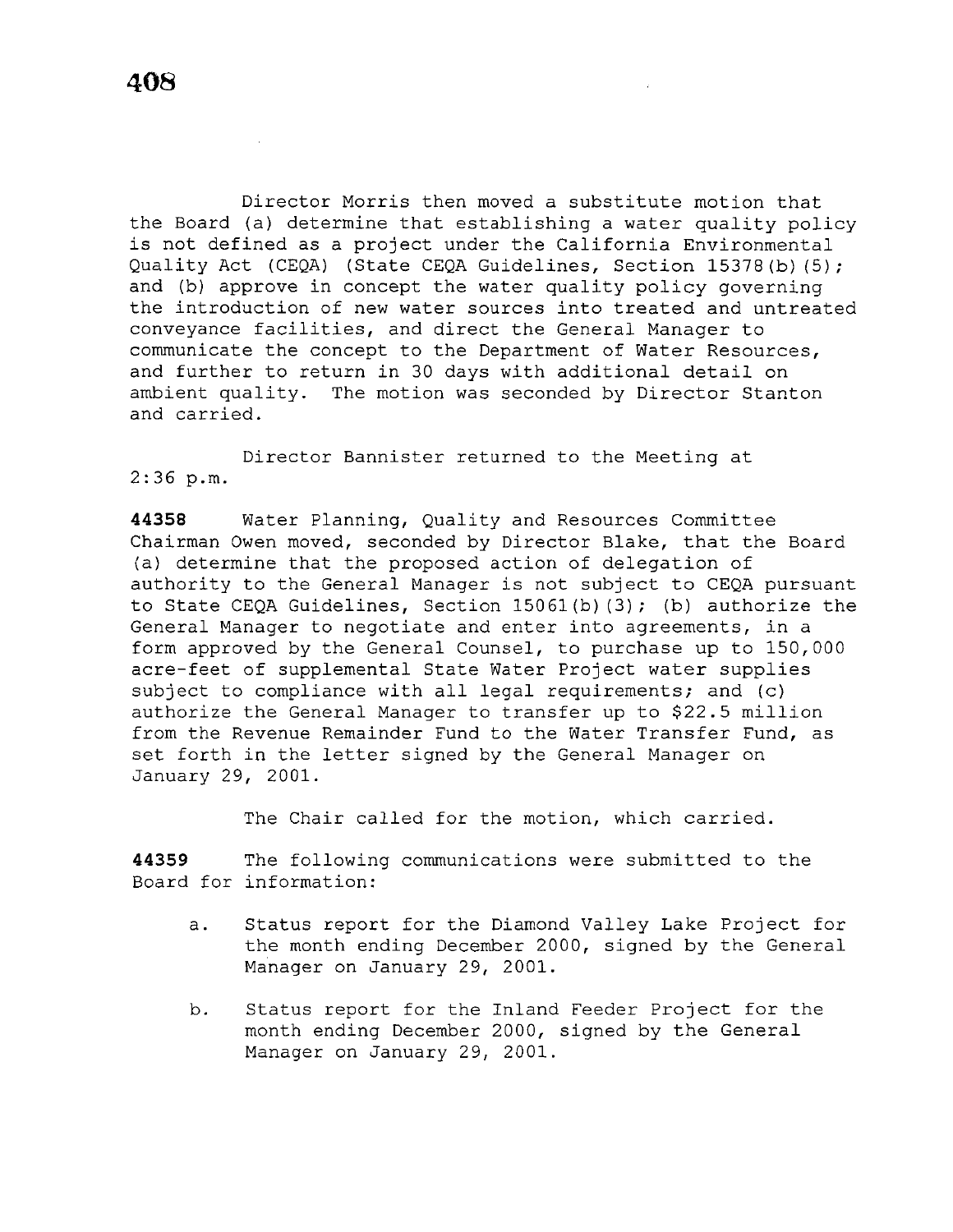**409** 

- c. Letter of the General Manager signed on January 29, 2001, reporting on Colorado River Interim Surplus Guidelines Overview.
- d. Letter of the General Manager signed on January 29, 2001 reporting on Proposed Reservoir or Reservoirs near the All-American Canal.

**44360** Chairman Pace reported at the Museum Feasibility Committee meeting, Director Herman presented a museum visioning exercise to the committee members for the museum development and asked each member to prioritize the rating and return it for further consideration. There was a discussion on the museum mission statement with comments to be incorporated into the draft that Director Mylne proposed. Director Wein presented three conceptual sketches of the museum, which also incorporated the museum proposed by the Western Center Community Foundation. Howard Rosenthal of the Western Center Community Foundation gave the committee an update on its ongoing preparation for the Center's museum and the search for an executive director. Dr. R. E. Taylor from the University of California at Riverside presented three models of the Center's proposed museum that were designed by architectural students. The committee discussed the concept of a museum foundation, with past Board Chair Ibbetson assisting in the initial phase of its formation. Allen Preston, manager from the Desert Branch, commented on the "mini" museum he has at Gene Village, which will be moving to a larger area at Gene. Allen will be assisting the Directors with the plans for the proposed museum at Diamond Valley Lake. A field trip to the proposed museum site at Diamond Valley Lake will take place some time next month.

Subcommittee on Rules and Ethics Vice Chairman Battey reported the subcommittee received an update from the ethics consultant, Betty Ann Downing, on the classes offered on completing the "Statement of Economic Interests" Form 700. Assistance on financial disclosure reporting will also be offered individually to accommodate Directors as requested. A report was also given on the proposed official Office of Ethics policy and procedure guide. Individual items will be presented to the Board for their approval. The approved items will then become an official guideline.